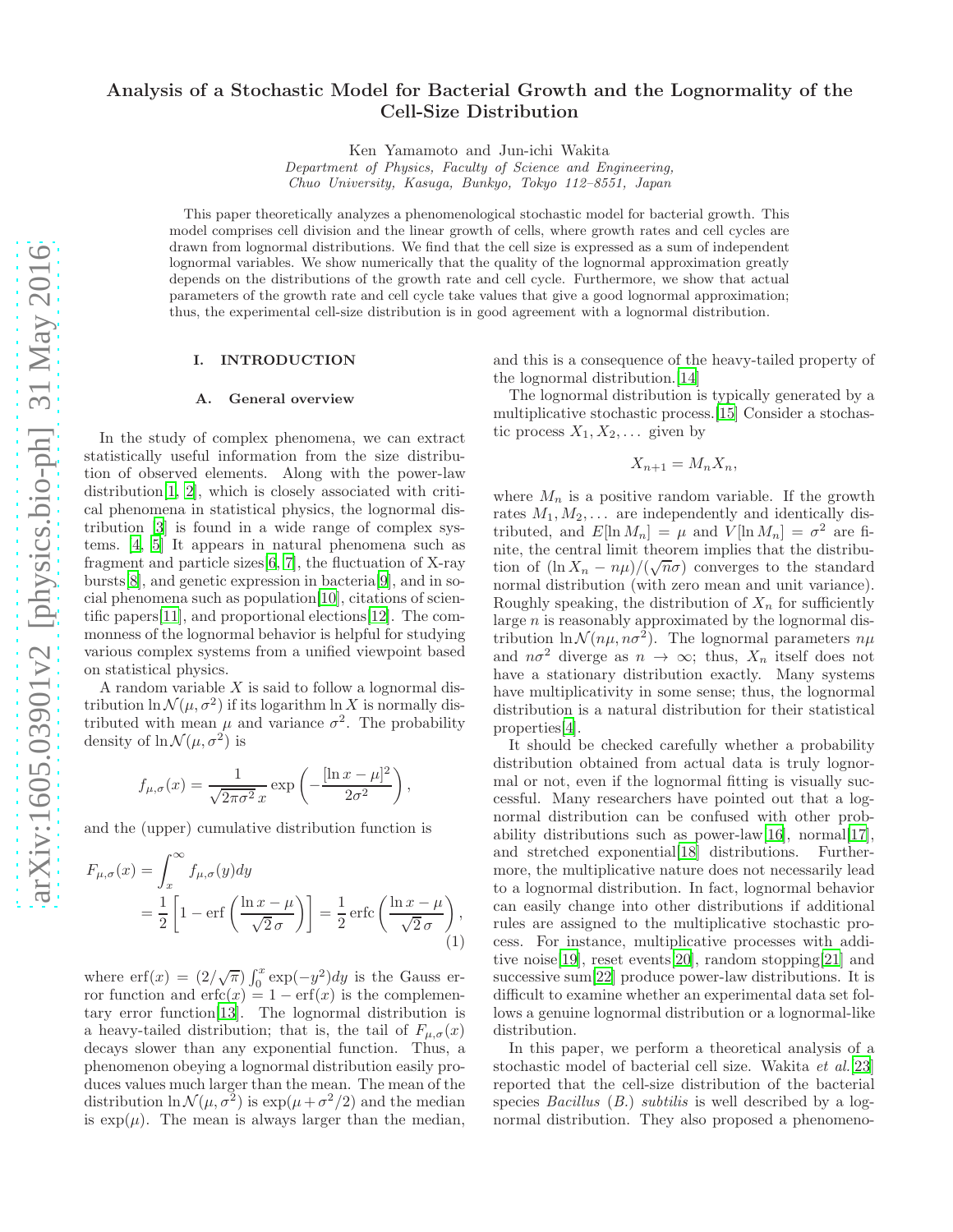logical stochastic model for the growth of bacterial cells and confirmed that the numerical result quantitatively reproduces the actual cell-size distribution. In contrast to these results, we show in this paper that the cell-size distribution generated by this model is not a genuine lognormal distribution in reality. In order to elucidate the situation and the problem, we give an outline of the experiment and model in the next subsection.

## B. Experiment and modeling of bacterial cell size

As a background of the present paper, we concisely review the above-mentioned experimental study [\[23\]](#page-7-22) regarding the cell-size distribution of B. subtilis, which is a rod-shaped bacteria of 0.5–1.0 µm in diameter and 2– 5 µm in length. The morphology of a B. subtilis colony spreading on an agar surface changes with the nutrient and agar concentrations and is classified into five types: diffusion-limited aggregation-like, Eden-like, concentric ring-like, homogeneously spreading disk-like, and dense branching morphology-like patterns. The relation between each pattern and the nutrient and agar concentrations is summarized in the form of a morphological diagram[\[24](#page-7-23)]. Bacterial colonies have been extensively investigated from the standpoint of physics as a typical pattern-formation phenomenon in which the different patterns appear by changing external conditions.[\[25](#page-7-24)]

According to the measurement of bacterial cells in homogeneously spreading disk-like colonies (formed in soft agar and rich nutrient), the cell size at the beginning of the expanding phase follows the lognormal distribution  $\ln \mathcal{N}(\ln 2.7, 0.24^2) = \ln \mathcal{N}(0.99, 0.24^2)$ , whose median is  $\exp(0.99) = 2.7 \,\text{\mu m}$ . In addition, the cell length in the lag phase has been reported to increase linearly with time up to cell division. The cell cycle is represented by the lognormal distribution  $\ln \mathcal{N}(\ln 22, 0.20^2) = \ln \mathcal{N}(3.1, 0.20^2)$ (the median is 22 min), and the growth rate also exhibits lognormal behavior with  $\ln \mathcal{N}(\ln 0.078, 0.30^2) =$  $\ln \mathcal{N}(-2.6, 0.30^2)$  (the median is  $0.078 \,\mathrm{\upmu m/min}$ ).

On the basis of these experimental results, a phenomenological model has been proposed. The procedure of this model is schematically shown in Fig. [1.](#page-1-0) The model starts with a single cell A of unit length, and assigns cell cycle  $\tau_A$  and growth rate  $v_A$  drawn from lognormal distributions. Cell A grows linearly with time, i.e., the size of cell A at time  $t < \tau_A$  is  $1 + v_A t$ . At  $t = \tau_A$ , cell A divides equally into two cells B and C. Growth rates  $v_B$  and  $v_C$ and cell cycles  $\tau_{\text{B}}$  and  $\tau_{\text{C}}$  are newly assigned. For simplicity, the growth rate and cell cycle of each cell are assumed to be independently distributed. The cells continue their linear growth and cell division in the same way. According to a numerical calculation[\[23](#page-7-22)], the cell-size distribution becomes stationary after a long time. By choosing realistic parameters in the lognormal distributions for the growth rate and cell cycle [namely,  $\ln \mathcal{N}(3.1, 0.20^2)$ ] for the cell cycle and  $\ln \mathcal{N}(-2.6, 0.30^2)$  for the growth rate], the resultant stationary distribution is described



<span id="page-1-0"></span>FIG. 1: (Color online) Illustration of the growth model for bacterial cells. An initial cell A of unit length grows linearly with growth rate  $v_A$ , and it divides equally into two cells B and C at  $t = \tau_A$ . Cells B and C respectively grow linearly with rates  $v_B$  and  $v_C$  until the next cell division, and so forth. The arrangements of the cells at time  $t = 0$  (initial state),  $t = \tau_A$  (immediately after the first cell division), and  $t = \tau_A +$  $\tau_{\rm B}$  (immediately after the second division) are schematically shown in the balloons.

by  $\ln \mathcal{N}(0.92, 0.28^2)$ . This is in good agreement with the actual cell-size distribution  $\ln \mathcal{N}(0.99, 0.24^2)$  of B. subtilis. Furthermore, it has been reported that the longnormal behavior of the numerical cell-size distribution disappears if the lognormal parameter  $\sigma$  of the growth rate or cell cycle is too small or too large.

We theoretically analyze this phenomenological model in the present paper. We derive the cell size at the onset of the cell cycle in Sect. [II,](#page-1-1) and the stationary cell size of the model in Sect. [III.](#page-3-0) They are expressed by sums of lognormal variables, and the corresponding cell-size distributions are not exactly lognormal. We propose a quantity that evaluates how far the cell size is different from the lognormal behavior. We numerically show that the deviation from lognormality depends on the product of the growth rate and cell cycle, and derive its scaling property. From these results, the cell-size distribution of B. subtilis is suggested to be only a lognormal-like distribution, but it can be approximated well by a lognormal distribution owing to the parameter values of the growth rate and cell cycle, which give a good lognormal approximation.

## <span id="page-1-1"></span>II. ANALYSIS 1: CELL SIZE IMMEDIATELY AFTER CELL DIVISION

The aim of this study is to obtain the stationary cellsize distribution of the model, but it is complicated to derive it without preparation. At each moment, there exist cells that have just divided, divided some earlier, and are about to divide. We need to consider the variation of the time elapsed from the previous division. Before studying this cell-size distribution, we start with the cell-size distribution limited to the cells that have just divided. which is a simpler problem.

We focus on the cell size at the onset of the cell cycle and introduce a random variable  $X'_n$  as the initial cell size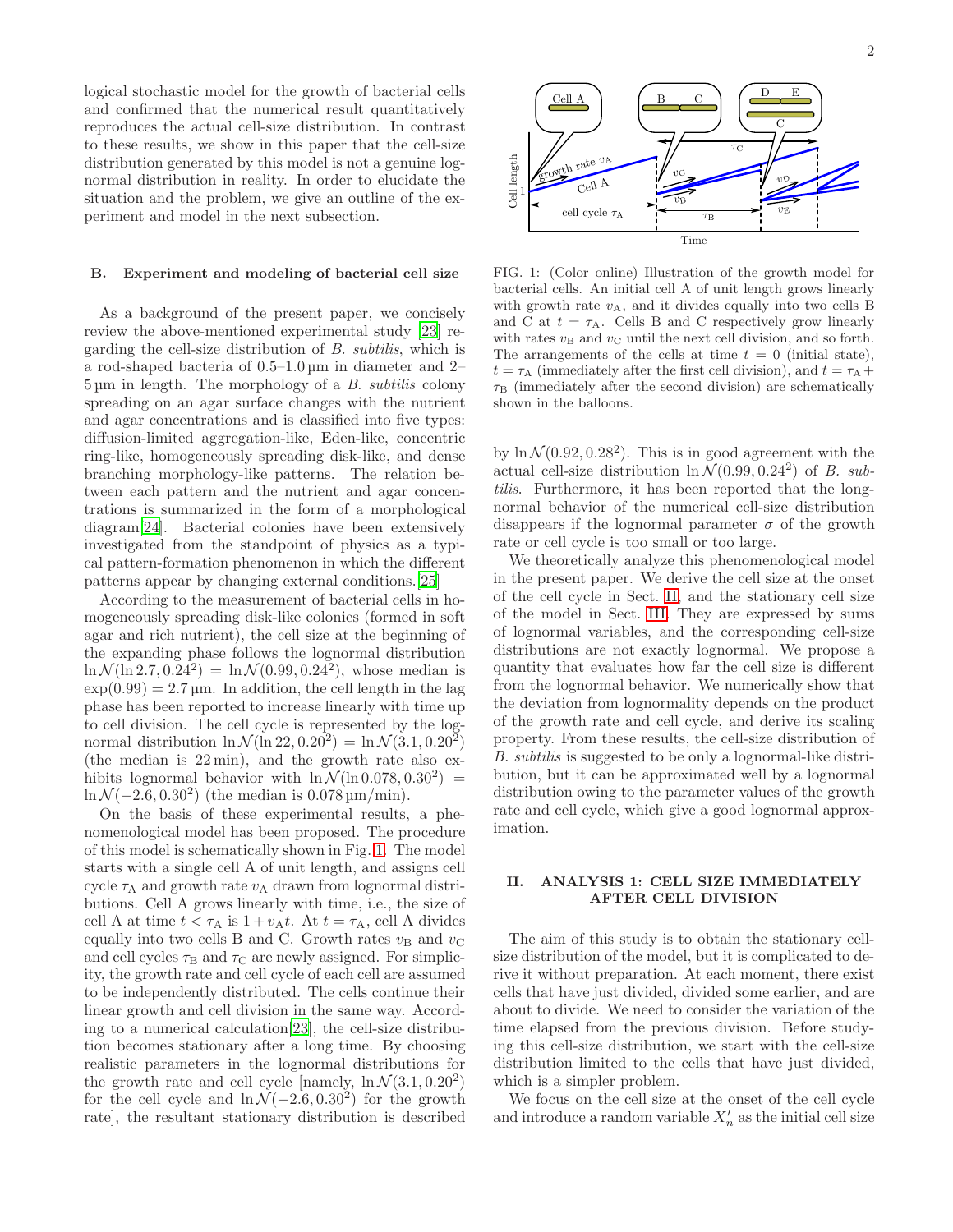.



<span id="page-2-1"></span>FIG. 2: (Color online) Cumulative distributions of  $X'_n$  for  $n = 2$  (squares), 5 (circles), 10 (diamonds), and 100 (crosses). Each distribution is made up of  $10^6$  independent samples, where  $\mu_L = 0$  and  $\sigma_L = 1$ .

at the nth cell cycle. By setting  $V_n$  as the nth growth rate and  $T_n$  as the nth cell cycle, the growth increment during the *n*th cycle is expressed as  $V_nT_n$ . The cell size at the end of this cycle is  $X'_n + V_nT_n$ . This length is split in half at the cell division, so  $X'_{n+1}$  is given by

<span id="page-2-0"></span>
$$
X'_{n+1} = \frac{1}{2}X'_n + \frac{1}{2}V_nT_n.
$$
 (2)

We easily obtain its solution as

<span id="page-2-2"></span>
$$
X'_n = \frac{1}{2^{n-1}} + \sum_{k=1}^{n-1} \frac{V_k T_k}{2^{n-k}} \tag{3}
$$

by applying Eq. [\(2\)](#page-2-0) recursively and using the initial condition  $X'_1 = 1$ . Note that the effect of the initial length  $X'_1$  vanishes exponentially as *n* increases.

The random variables  $V_k$  and  $T_k$  always appear in the form of the product  $V_kT_k$  throughout this paper, and we set a new random variable  $L_k := V_k T_k$ . In light of the experiment,  $V_k$  and  $T_k$  in the model are lognormal variables. The product  $L_k$  is therefore a lognormal variable, because the product of two independent lognormal variables again follows a lognormal distribution [\[3\]](#page-7-2). We set  $\ln \mathcal{N}(\mu_L, \sigma_L^2)$ for the distribution of  $L_k$  and investigate the properties of  $X'_n$  in terms of  $\mu_L$  and  $\sigma_L$ . The model assumes that  ${V_k}$  and  ${T_k}$  are independent, and hence  ${L_k}$  are independently and identically distributed. Hence,  $X'_n$  is given by the sum of independent lognormal variables.

By using the mean and variance

$$
E[L_1] = E[L_2] = \dots = e^{\mu_L + \sigma_L^2/2},\tag{4a}
$$

$$
V[L_1] = V[L_2] = \dots = e^{2\mu_L + \sigma_L^2} (e^{\sigma_L^2} - 1), \quad (4b)
$$

of  $L_k$ , the mean and variance of  $X'_n$  are respectively cal-

culated as

$$
E[X'_n] = \frac{1}{2^{n-1}} + \sum_{k=1}^{n-1} \frac{E[L_k]}{2^{n-k}}
$$
  
=  $e^{\mu_L + \sigma_L^2/2} - \frac{e^{\mu_L + \sigma_L^2/2} - 1}{2^{n-1}},$   

$$
V[X'_n] = \sum_{k=1}^{n-1} \frac{V[L_k]}{4^{n-k}}
$$
  
=  $\frac{e^{2\mu_L + \sigma_L^2} (e^{\sigma_L^2} - 1)}{3} - \frac{e^{2\mu_L + \sigma_L^2} (e^{\sigma_L^2} - 1)}{3 \cdot 4^{n-1}}$ 

They converge exponentially as  $n \to \infty$ . As shown in Fig. [2,](#page-2-1) the distribution of  $\ddot{X}'_n$  also rapidly becomes stationary; the distributions for  $n = 10$  and 100 appear to be almost identical. In the numerical calculations below, therefore, we use the distribution for  $n = 10$  as a substitute for the stationary distribution.

The variable  $X'_n$  is given by the weighted sum of independent and identical lognormal variables  $L_k$ . A sum of lognormal variables does not exactly follow a lognormal distribution. (In contrast, a sum of normal variables again follows a normal distribution.) However, such a sum of variables can be approximated by a single lognormal distribution. Among the many techniques to approximate a lognormal sum by a single lognormal distribution [\[26](#page-7-25)[–28\]](#page-7-26), the simplest and fastest method is the Fenton-Wilkinson (FW) approximation [\[29](#page-7-27)], in which the lognormal parameters are estimated by matching the first and second moments. When sample values  ${x_1, \ldots, x_N}$  of  $X'_n$  are given, the best lognormal distribution  $\ln \mathcal{N}(\hat{\mu}, \hat{\sigma}^2)$  in the FW sense is determined by

$$
e^{\hat{\mu} + \hat{\sigma}^2/2} = \frac{x_1 + \dots + x_N}{N} =: m_1,
$$
  

$$
e^{2(\hat{\mu} + \hat{\sigma}^2)} = \frac{x_1^2 + \dots + x_N^2}{N} =: m_2.
$$

The left-hand sides are the first and second moments of  $\ln \mathcal{N}(\hat{\mu}, \hat{\sigma}^2)$ . The estimates  $\hat{\mu}$  and  $\hat{\sigma}$  are explicitly written as

<span id="page-2-3"></span>
$$
\hat{\mu} = 2\ln m_1 - \frac{1}{2}\ln m_2, \quad \hat{\sigma}^2 = \ln m_2 - 2\ln m_1. \tag{5}
$$

In addition to its simplicity, the FW method is known to closely approximate the tail of the cumulative distribution[\[30\]](#page-7-28). Since we mainly focus on the cumulative distribution, the FW method is suitable for this study.

<span id="page-2-5"></span><span id="page-2-4"></span>We numerically investigated whether  $X'_n$  is approximated by a lognormal distribution. For each  $\mu_L$  and  $\sigma_L$ , we generated independent samples  $\{x_1, \ldots, x_N\}$  of  $X'_n$  by using Eq. [\(3\)](#page-2-2) and estimated  $\hat{\mu}$  and  $\hat{\sigma}$  by the FW approximation [\(5\)](#page-2-3). To evaluate the validity of the lognormal approximation, we calculated the difference between the estimated lognormal distribution  $F_{\hat{\mu},\hat{\sigma}}$  and the empirical cumulative distribution of  $\{x_1, \ldots, x_N\}$  defined by

$$
G(x) = \frac{\text{number of elements} \ge x}{N}.
$$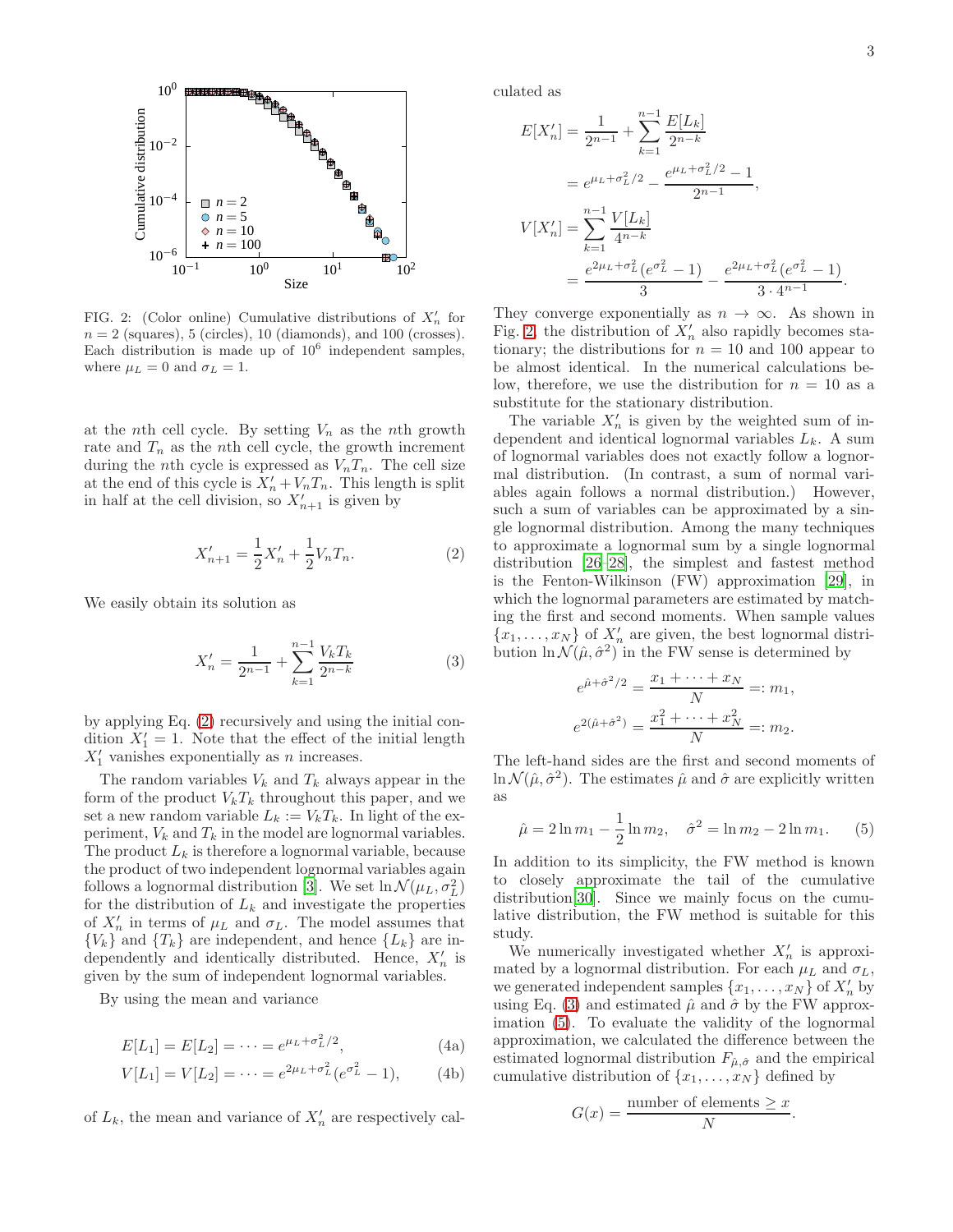We define the difference as

$$
D = \left[ \int_0^\infty (F_{\hat{\mu}, \hat{\sigma}}(x) - G(x))^2 dx \right]^{1/2}.
$$

When the set of samples  $\{x_1, \ldots, x_N\}$  closely fits the lognormal distribution, D becomes small. We use cumulative distributions  $F_{\hat{\mu}, \hat{\sigma}}$  and G in the definition of D, because we are primarily interested in whether the tail of  $G(x)$  exhibits lognormal decay. For simplicity, we assume that  $\{x_1, \ldots, x_N\}$  is arranged in descending order  $(x_1 \geq \cdots \geq x_N)$ , which yields  $G(x_i) = i/N$ . We replace the integral of D with the Riemann sum

$$
\Delta = \left[ \sum_{i=1}^{N-1} (F_{\hat{\mu}, \hat{\sigma}}(x_i) - G(x_i))^2 (x_i - x_{i+1}) \right]^{1/2}
$$

$$
= \left[ \sum_{i=1}^{N-1} \left( F_{\hat{\mu}, \hat{\sigma}}(x_i) - \frac{i}{N} \right)^2 (x_i - x_{i+1}) \right]^{1/2}.
$$

This is a discrete form of D.

In Fig. [3,](#page-3-1) we illustrate the numerical result of how close the stationary distribution of  $X'_n$  is to the lognormal distribution. We generated 10<sup>4</sup> independent samples of  $X'_{10}$ using Eq. [\(3\)](#page-2-2) (recall that the distribution of  $\hat{X}'_n$  appears to become stationary even at  $n = 10$ , estimated  $\hat{\mu}$  and  $\hat{\sigma}$  by the FW method, and computed  $\Delta$ . Figure [3\(](#page-3-1)a) is a contour plot of  $\Delta$  in the  $(\mu_L, \sigma_L)$  plane. The distribution of  $X'_{10}$  deviates from the lognormal distribution (i.e.,  $\Delta$ becomes large) as  $\sigma_L$  and  $\mu_L$  increase. Figures [3\(](#page-3-1)b) and [3\(](#page-3-1)c) show profile curves at fixed  $\sigma_L$  ( $\sigma_L = 0.2, 0.5$ , and 1) and  $\mu$ <sub>L</sub> ( $\mu$ <sub>L</sub> = 0, 2, and 5), respectively.

The dependence of  $\Delta$  on  $\mu$ <sub>L</sub> [Fig. [3\(](#page-3-1)b)] can be explained briefly as follows. If we multiply  $\{x_1, \ldots, x_N\}$ by a factor  $e^{\alpha}$  to obtain  $\{e^{\alpha}x_1, \ldots, e^{\alpha}x_N\}$ , the lognormal estimates become  $\hat{\mu} + \alpha$  and  $\hat{\sigma}^2$ . Since the scaling relation  $F_{\hat{\mu}+\alpha,\hat{\sigma}}(e^{\alpha}x_i) = F_{\hat{\mu},\hat{\sigma}}(x_i)$  holds from Eq. [\(1\)](#page-0-0),  $\Delta$ for the sample  $\{e^{\alpha}x_i\}$  is expressed as

$$
\Delta(\lbrace e^{\alpha} x_i \rbrace)
$$
\n
$$
= \left[ \sum_{i=1}^N \left( F_{\hat{\mu} + \alpha, \hat{\sigma}}(e^{\alpha} x_i) - \frac{i}{N} \right)^2 (e^{\alpha} x_{i+1} - e^{\alpha} x_i) \right]^{1/2}
$$
\n
$$
= \left[ e^{\alpha} \sum_{i=1}^N \left( F_{\hat{\mu}, \hat{\sigma}}(x_i) - \frac{i}{N} \right)^2 (x_{i+1} - x_i) \right]^{1/2}
$$
\n
$$
= e^{\alpha/2} \Delta(\lbrace x_i \rbrace).
$$

Hence, multiplying  $\{x_i\}$  by  $e^{\alpha}$  causes the factor  $\exp(\alpha/2)$ to  $\Delta$ . Meanwhile, multiplying  $\{x_i\}$  by  $e^{\alpha}$  corresponds to replacing  $L_k (= V_k T_k)$  in Eq. [\(3\)](#page-2-2) with  $e^{\alpha} L_k$ . Since  $e^{\alpha} L_k$ follows  $\ln \mathcal{N}(\mu_L + \alpha, \sigma_L^2)$ , using  $e^{\alpha}L_k$  instead of  $L_k$  is equivalent to adding  $\alpha$  to  $\mu_L$ . Finally,  $\Delta \propto \exp(\mu_L/2)$ is derived. We numerically confirmed this relation (see Fig. [4\)](#page-4-0). Figure [4\(](#page-4-0)a) shows that the graphs in Fig.  $3(b)$ grow exponentially. Thus, the three graphs in Fig.  $3(c)$ collapse into a single curve by using the scaled value



<span id="page-3-1"></span>FIG. 3: (Color online) Quality of the FW approximation to the distribution of  $X'_n$  ( $n = 10$ ). (a) Contour plot of  $\Delta$  in the  $(\mu_L, \sigma_L)$  plane. Contours of  $\Delta = 0.02, 0.05, 0.1, 0.2,$  and 0.4 are shown by the solid curves. (b) Graphs of  $\Delta$  vs  $\mu_L$  at  $\sigma_L = 0.2, 0.5,$  and 1. (c) Graphs of  $\Delta$  vs  $\sigma_L$  at  $\mu_L = 0, 2,$ and 5.

 $\Delta/\exp(\mu_L/2)$ , as shown in Fig. [4\(](#page-4-0)b). In short, the increase in  $\Delta$  against  $\mu$ <sub>L</sub> is simply due to the scaling effect of ∆.

# <span id="page-3-0"></span>III. ANALYSIS 2: STATIONARY CELL-SIZE DISTRIBUTION IN THE MODEL

In this section, we investigate the cell-size distribution in the model after a long time, which also corresponds to the experimental cell-size distribution. Note that this distribution involves all cells, not only cells just after di-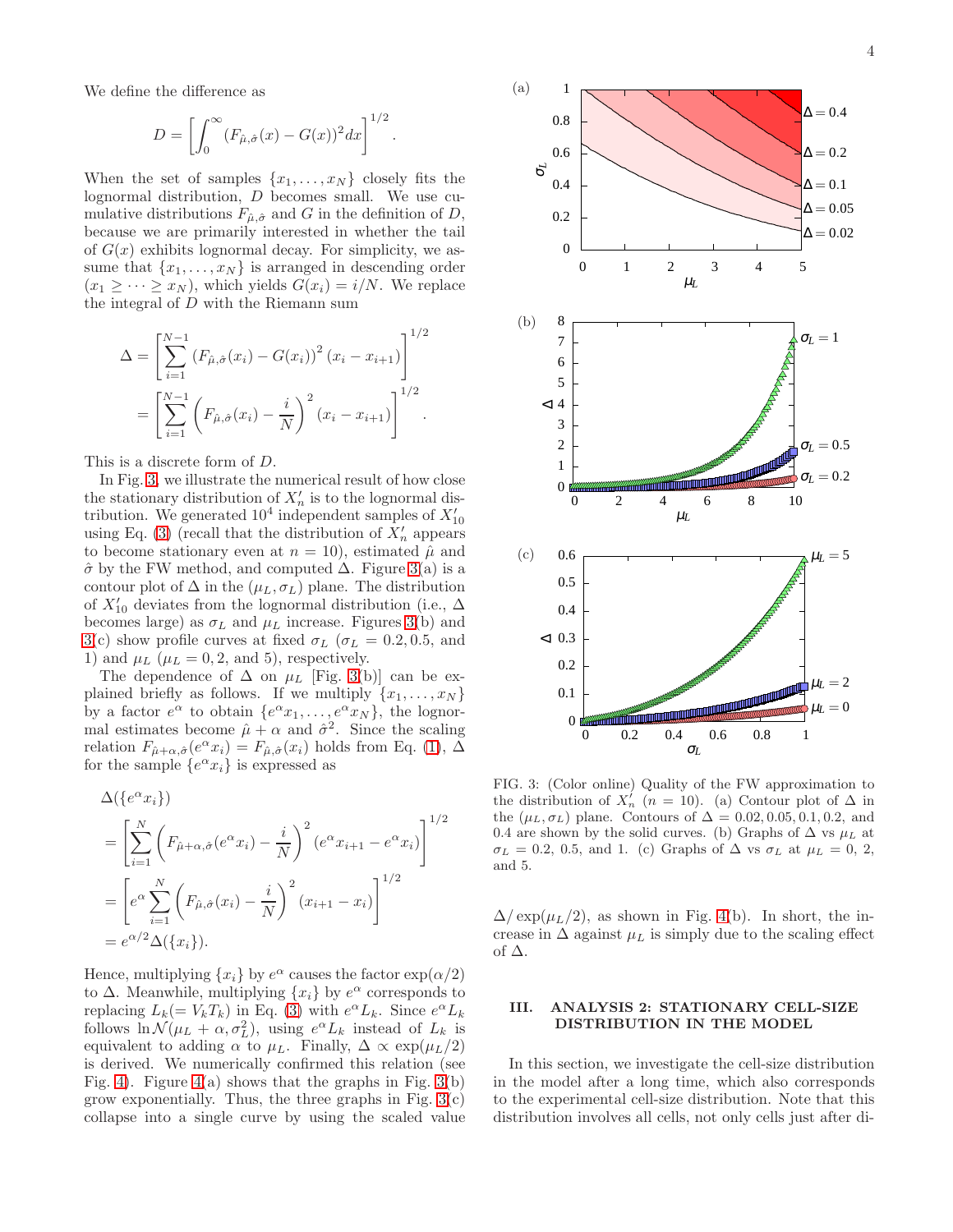

<span id="page-4-0"></span>FIG. 4: (Color online) Scaling property of  $\Delta$ . (a)  $\Delta$  grows exponentially with  $\mu_L$ . The relation  $\Delta \propto \exp(\mu_L/2)$  is shown by the solid line. (b) The graphs in Fig. [3\(](#page-3-1)b) collapse to a single curve by scaling  $\Delta$  by the factor  $\exp(\mu_L/2)$ . Different points are alternately aligned to avoid overlapping.

vision. Thus, the distribution is different from  $X'_n$  stated in the previous section.

After a long time, during which the cells undergo division many times, the cell size just after the division is written as

<span id="page-4-3"></span>
$$
X'_{\infty} = \sum_{k=1}^{\infty} \frac{L_k}{2^k}.
$$
 (6)

This expression is obtained by taking the limit  $n \to \infty$  in Eq. [\(3\)](#page-2-2). In this stationary state, the cell size just before the division is given by  $\overline{L}_0 + X'_{\infty}$ , where  $L_0$  is a lognormal variable with  $\ln \mathcal{N}(\mu_L, \sigma_L^2)$ . At an arbitrary time, a randomly chosen cell takes a uniformly random size between  $X'_{\infty}$  and  $L_0 + X'_{\infty}$ . The size of a cell randomly chosen at an arbitrary time is therefore written as

<span id="page-4-1"></span>
$$
X = rL_0 + \sum_{k=1}^{\infty} \frac{L_k}{2^k},
$$
\n(7)

where  $r$  is a uniform random number on the unit interval  $[0, 1]$  and  $L_0, L_1, \ldots$  are independently and identically distributed with the lognormal distribution  $\ln \mathcal{N}(\mu_L, \sigma_L^2)$ . The first term  $rL_0$  on the right-hand side represents the fluctuation of the time elapsed from the previous cell division. Note that  $r = 0$  and  $r = 1$  respectively corre-



<span id="page-4-2"></span>FIG. 5: (Color online) Cell-size distributions obtained by direct simulation using the model (squares), and of X (diamonds) and  $X'_{\infty}$  (triangles). The distribution of X is close to that obtained by direct simulation, but the distribution of  $X'_\infty$  is not.

spond to the cell sizes just after division and just before division.

We numerically verified that Eq. [\(7\)](#page-4-1) gives a cell-size distribution corresponding to the model (see Fig. [5\)](#page-4-2). The square plots show the cell-size distribution obtained by directly simulating the time evolution of cells along the procedure of the model (as in Fig. [1\)](#page-1-0). The cell cycles and growth rates were drawn from the lognormal distributions  $\ln \mathcal{N}(3.1, 0.20^2)$  and  $\ln \mathcal{N}(-2.6, 0.30^2)$ , respectively. We computed the cell size distribution when the total number of cells became 10<sup>6</sup> . The diamonds show the distribution of X obtained from  $10^6$  samples, in which we replaced the infinite sum in Eq. [\(7\)](#page-4-1) with the first ten terms. These two graphs are very close to each other, which indicates that Eq. [\(7\)](#page-4-1) is a valid expression. The distribution of  $X'_n$   $(n = 10)$  is shown as the triangles, but is obviously different from the other distributions.

It is not clear whether the distribution of  $X$  is approximated by a single lognormal distribution. We show in Fig. [6](#page-5-0) the validity of the lognormal approximation of  $X$ by the FW method. As with Fig. [3,](#page-3-1) we calculated  $\Delta$ by using  $10^4$  samples of X, in which the infinite sum in Eq.  $(7)$  was replaced with the first ten terms. Figure  $6(a)$ is a contour plot of  $\Delta$  in the  $(\mu_L, \sigma_L)$  plane. The shape of the contour lines is more intricate than that in Fig. [3\(](#page-3-1)a). Figures [6\(](#page-5-0)b) and [6\(](#page-5-0)c) respectively illustrate profile curves at fixed  $\sigma_L$  ( $\sigma_L = 0.2, 0.5,$  and 1) and  $\mu_L$  ( $\mu_L = 0, 2,$  and 5). The curves in Fig. [6\(](#page-5-0)c) are not monotonic and they all take the minimum values at  $\sigma_L = 0.43{\text -}0.44$ . That is, the distribution of  $X$  is greatly inconsistent with a lognormal distribution when  $\sigma_L$  is too small or too large. Upon using the scaled value  $\Delta / \exp(\mu_L/2)$ , the curves in Fig.  $6(c)$  collapse into a single curve [see Fig.  $6(d)$ ].

In Fig. [7,](#page-5-1) the distributions of X with  $\mu_L = 0$  and  $\sigma_L = 0.2$  (lower triangles), 0.4 (circles), and 0.8 (upper triangles) are presented. The lognormal distributions obtained by the FW approximation are shown by the solid curves. The distribution of  $\sigma_L = 0.4$  [near the bottom of the curve in Fig. [6\(](#page-5-0)d)] perfectly fits the lognormal dis-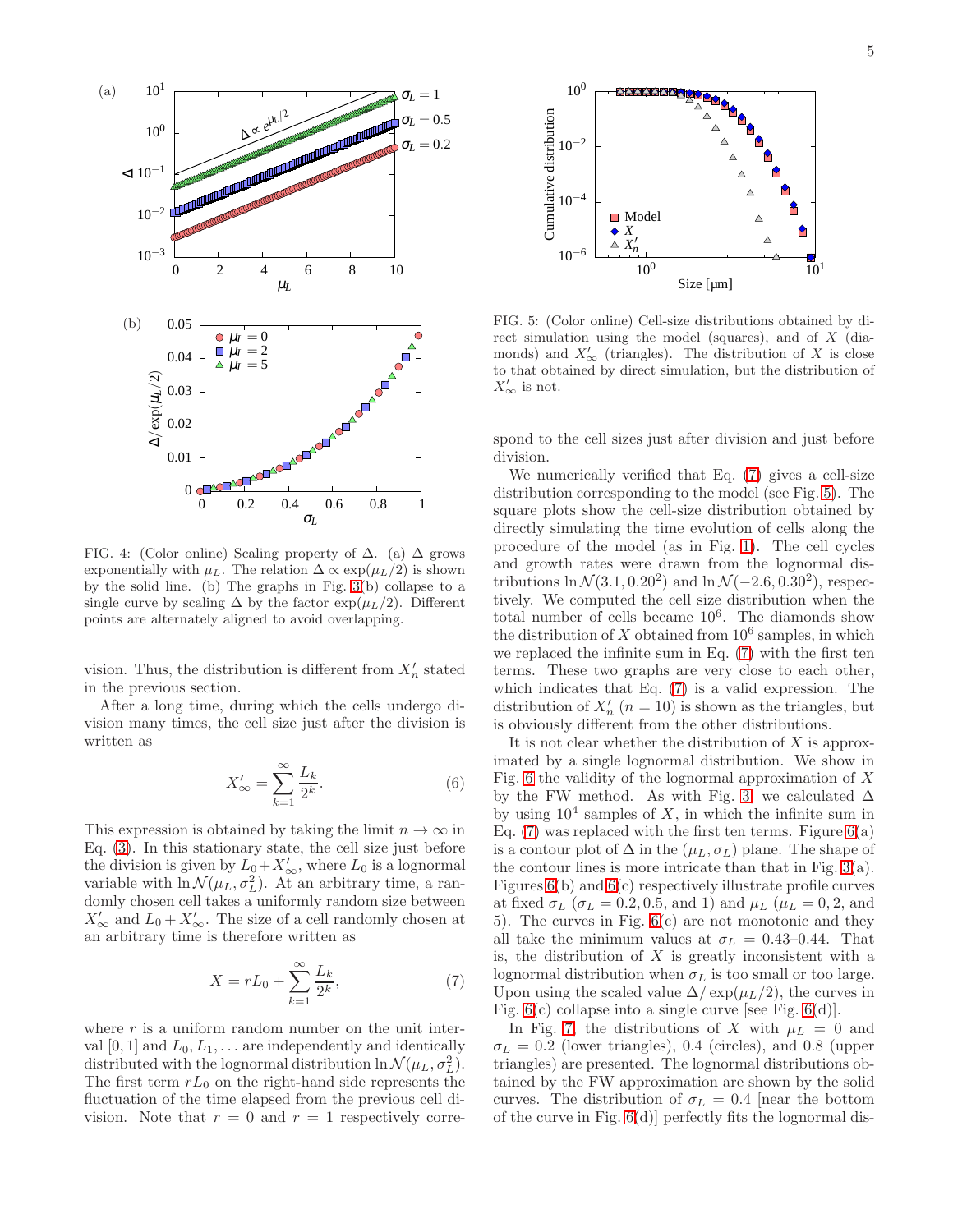

<span id="page-5-0"></span>FIG. 6: (Color online) Properties of  $\Delta$  for the distribution of X. (a) Contour plot of  $\Delta$  in the ( $\mu_L, \sigma_L$ ) plane. (b), (c) Profile curves at fixed  $\sigma_L$  ( $\sigma_L = 0.2, 0.5,$  and 1) and  $\mu_L$  ( $\mu_L = 0.2,$  and 5), respectively. (d) The curves in (c) overlap each other upon using the scaled value  $\Delta / \exp(\mu_L/2)$ . As with Fig. [4\(](#page-4-0)b), different points are aligned alternately.



<span id="page-5-1"></span>FIG. 7: (Color online) Comparison of distributions of X with  $\mu_L = 0$  and  $\sigma_L = 0.2$  (lower triangles), 0.4 (circles), and 0.8 (upper triangles). The solid curves are the lognormal approximation results obtained by the FW method.

tribution. In contrast, the distribution of  $\sigma_L = 0.2$  decays faster than the lognormal distribution, and that of  $\sigma_L = 0.8$  decays slower than the lognormal.

In the actual growth of B. subtilis, the growth rate  $V_k$ and cell cycle  $T_k$  respectively obey  $\ln \mathcal{N}(\ln 22, 0.20^2)$  and  $\ln \mathcal{N}(\ln 0.078, 0.30^2)$ . The distribution of their product  $L_k = V_k T_k$  is then given by

$$
\ln \mathcal{N}(\ln 22 + \ln 0.078, 0.20^2 + 0.30^2) = \ln \mathcal{N}(0.54, 0.36^2).
$$

Note that  $\sigma_L = 0.36$  is near the bottom of the curve in Fig. [6\(](#page-5-0)d), at which  $\Delta$  becomes small. This is a reason why the actual cell-size distribution of B. *subtilis* agrees very well with a lognormal distribution.

The mean of  $X$  is easily calculated as

$$
E[X] = E[r]E[L_0] + \sum_{k=1}^{\infty} \frac{E[L_k]}{2^k} = \frac{3}{2}e^{\mu_L + \sigma_L^2/2},
$$

where we used Eq. [\(4a\)](#page-2-4) and  $E[r] = 1/2$  (mean of the uniform random number on  $[0, 1]$ . The variance of X is calculated as

$$
V[X] = V[rL_0] + \sum_{k=1}^{\infty} \frac{V[L_k]}{4^k} = \frac{2}{3} e^{2\mu_L + 2\sigma_L^2} - \frac{7}{12} e^{2\mu_L + \sigma_L^2},
$$

where we used Eq.  $(4b)$  and the formula [\[31\]](#page-7-29)

$$
V[rL_0] = V[r]V[L_0] + E[r]^2V[L_0] + V[r]E[r]^2
$$

for the variance of the product, with  $V[r] = 1/12$ . The square mean of  $X$  is then given by

$$
E[X^{2}] = V[X] + E[X]^{2} = \frac{2}{3}e^{2\mu_{L} + 2\sigma_{L}^{2}} + \frac{5}{3}e^{2\mu_{L} + \sigma_{L}^{2}}.
$$

The parameter  $\hat{\mu}$  of the FW approximation is

$$
\hat{\mu} = 2\ln E[X] - \frac{1}{2}\ln E[X^2],
$$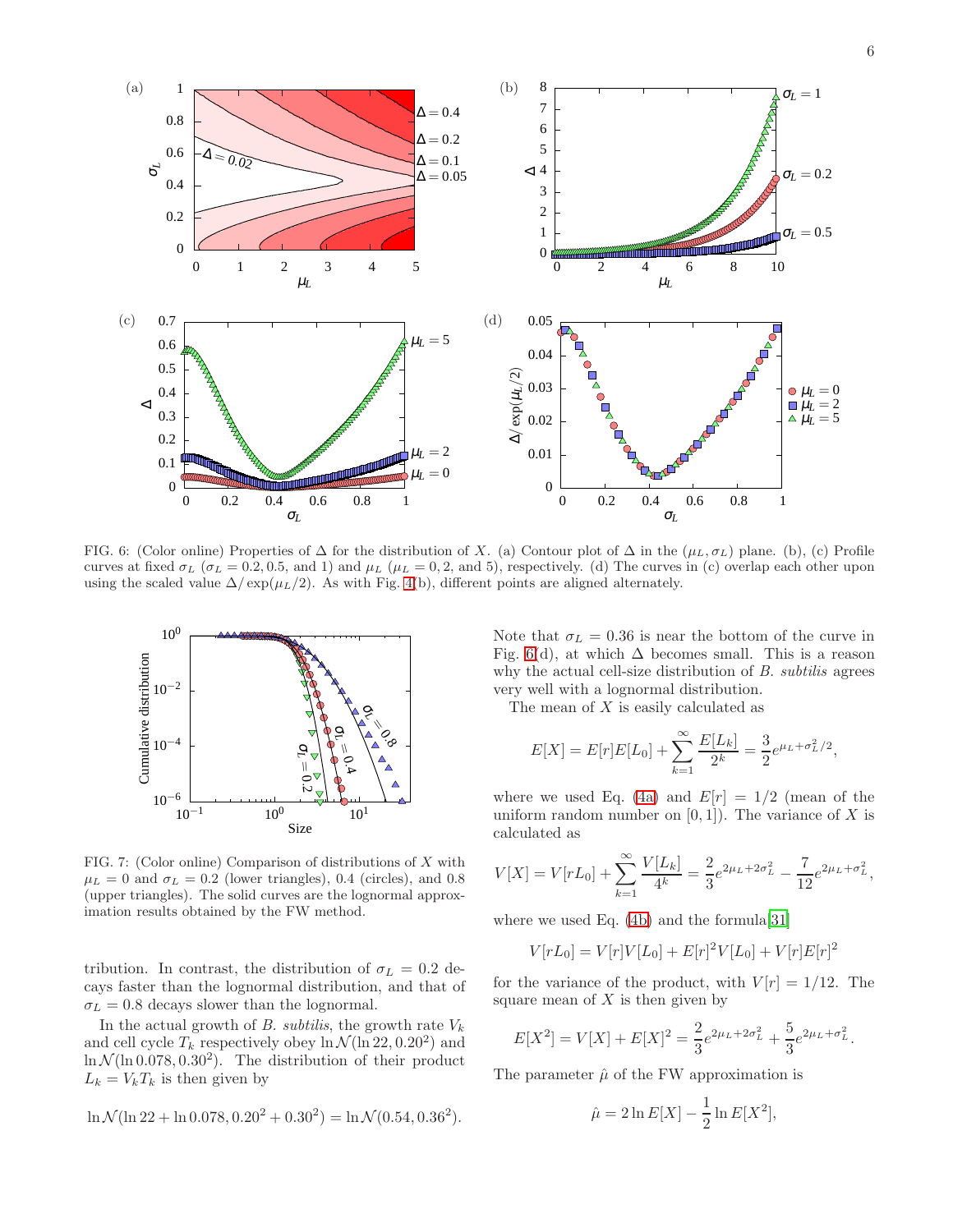where we substitute  $E[X]$  and  $E[X^2]$  for  $m_1$  and  $m_2$  in Eq.  $(5)$ , respectively. We then obtain the median of X as

$$
e^{\hat{\mu}} = \frac{E[X]^2}{E[X^2]^{1/2}} = \frac{9\sqrt{3}}{4} \frac{e^{\mu_L}}{(2 + 5e^{-\sigma_L^2})^{1/2}}.
$$

With this result, we can compute the median of the stationary cell size X from two parameters,  $\mu_L$  and  $\sigma_L$ . By using the values  $\mu_L = 0.54$  and  $\sigma_L = 0.36$  from the experiment, we have

$$
e^{\hat{\mu}} \approx 2.65 \,\mathrm{\mu m}.
$$

This estimate correctly gives the experimental median cell size of 2.7 µm.

## IV. DISCUSSION

In this paper, we have solved the phenomenological stochastic model for bacterial growth and have shown that the stationary cell size [\(7\)](#page-4-1) is expressed by using lognormal variables and a uniform variable. This result suggests that the cell size of B. subtilis does not follow a genuine lognormal distribution but a lognormal-like distribution. The parameter  $\sigma_L$  is an important indicator of the quality of the lognormal approximation. This study has elucidated that the value  $\sigma_L = 0.36$  for actual bacterial growth, which is near the bottom of Fig. [6\(](#page-5-0)d)  $(\sigma_L \approx 0.43)$ , is the reason why the experimental cell-size distribution can be approximated well by a lognormal distribution. The value of  $\sigma_L$  can be varied by changing external conditions or by using other bacterial species such as Escherichia coli<sup>[\[32\]](#page-7-30)</sup> and Proteus mirabilis<sup>[\[33](#page-7-31)]</sup>. We consider that the model and analysis in this study should be quantitatively inspected by estimating  $\sigma_L$  and ∆ from experiments under various conditions.

We make a further comparison between our result and a numerical result of Wakita et al.[\[23](#page-7-22)] in which the cell cycle  $T_k$  and growth rate  $V_k$  are varied separately. Here we set  $\ln \mathcal{N}(\mu_T, \sigma_T^2)$  and  $\ln \mathcal{N}(\mu_V, \sigma_V^2)$  for the distributions of  $T_k$  and  $V_k$ , respectively. Wakita *et al.*[\[23](#page-7-22)] investigated the lognormality of the stationary cell-size distribution of the model in the  $(\sigma_T, \sigma_V)$  plane, instead of  $\sigma_L$ , with fixed medians  $\exp(\mu_T) = 20$  min and  $\exp(\mu_V) = 0.1$  µm/min. This result is shown by the circles (the lognormal approximation is valid) and upper and lower triangles (the lognormal approximation is not good) in Fig. [8.](#page-6-0) The size distribution deviates from the lognormal distribution for small  $\sigma_T$  and  $\sigma_V$  or for large  $\sigma_T$  and  $\sigma_V$ . In this figure, the contours of  $\Delta = 0.01, 0.02,$  and 0.04 are also shown by the solid curves. The relation  $\sigma_L^2 = \sigma_T^2 + \sigma_V^2$ is obtained from  $L_k = V_k T_k$ , and hence, the curve of  $\sigma_L$  = const. forms an arc centered at the origin in the  $(\sigma_T, \sigma_V)$  plane. The value of  $\Delta$  depends on  $\sigma_L$  and not on  $\sigma_T$  and  $\sigma_V$ ; thus, the contours of  $\Delta$  are concentric circles. In contrast, the boundary between the circles and the lower triangles seems to be a straight line. We deduce that this difference arises because the judgment of



<span id="page-6-0"></span>FIG. 8: (Color online) Quality of the lognormality of the stationary cell-size distribution in the  $(\sigma_T, \sigma_V)$  plane. The circles (showing that the lognormal approximation is valid) and upper and lower triangles (lognormal approximation is invalid) are results of Wakita *et al.*[\[23\]](#page-7-22). Contours of  $\Delta = 0.01, 0.02$ , and 0.04 are shown by solid curves.

a circle or triangle relied on human eyes. Nevertheless, we consider our result to be consistent with the previous study as a whole. In fact, the region of  $\Delta < 0.01$  contains only circles, and that of  $\Delta > 0.02$  contains only lower triangles. Moreover, circles and lower triangles both exist in the narrow range  $0.01 < \Delta < 0.02$ .

The model assumes the lognormality of the growth rate  $V_k$  and cell cycle  $T_k$ . (Theoretically, the lognormality of their product  $L_k = V_k T_k$  is essential in our analysis.) As a matter of fact, however, it is unclear why they follow lognormal distributions. At the same time, we cannot exclude the possibility that they actually follow lognormallike distributions. The stochastic properties of  $V_k$  and  $T_k$ may involve dynamics inside a cell, and this is a problem for future research. Increasing the amount of experimental data can also help to investigate  $V_k$  and  $T_k$  in more detail.

The difference  $\Delta$  between a cell-size distribution and its FW approximate becomes large when  $\sigma_L$  increases in both Figs.  $3(a)$  and  $6(a)$ . This behavior has also been found for a finite sum of lognormal variables[\[26\]](#page-7-25). For small  $\sigma_L$ , on the other hand,  $\Delta$  for X [Fig. [6\(](#page-5-0)a)] is greatly different from that for  $X'_{\infty}$  [Fig. [3\(](#page-3-1)a)]. Let us consider the limiting case  $\sigma_L = 0$ , that is, the random variable  $L_k$ is constant  $[L_k \equiv \exp(\mu_L)]$ .  $X'_{\infty}$  in Eq. [\(6\)](#page-4-3) is also constant  $[X'_{\infty} \equiv \exp(\mu_L)]$  and  $X'_{\infty}$  is distributed lognormally with  $\ln \widetilde{\mathcal{N}}(\mu_L, 0)$ . Thus,  $\Delta = 0$  for  $X'_{\infty}$ . [We can observe  $\Delta \rightarrow 0$  as  $\sigma_L \rightarrow 0$  in Fig. [3\(](#page-3-1)c).] On the other hand, the random variable  $rL_0$  in Eq. [\(7\)](#page-4-1) is uniformly distributed in the interval  $[0, \exp(\mu_L)]$ , and  $X(= rL_0 + X'_{\infty})$  is uniformly distributed on  $[\exp(\mu_L), 2 \exp(\mu_L)]$ . The uniform distribution is different from a lognormal distribution, so  $\Delta$  for X does not become zero as  $\sigma \to 0$ . Thus, the property of  $\Delta$  for small  $\sigma_L$  is affected by the term  $rL_0$ in Eq. [\(7\)](#page-4-1). We conjecture that the balance between the increase in  $\Delta$  for large  $\sigma_L$  and the existence of the term  $rL_0$  corresponds to the minimum point in Fig. [6\(](#page-5-0)d), but we have not yet carried out a detailed analysis, especially